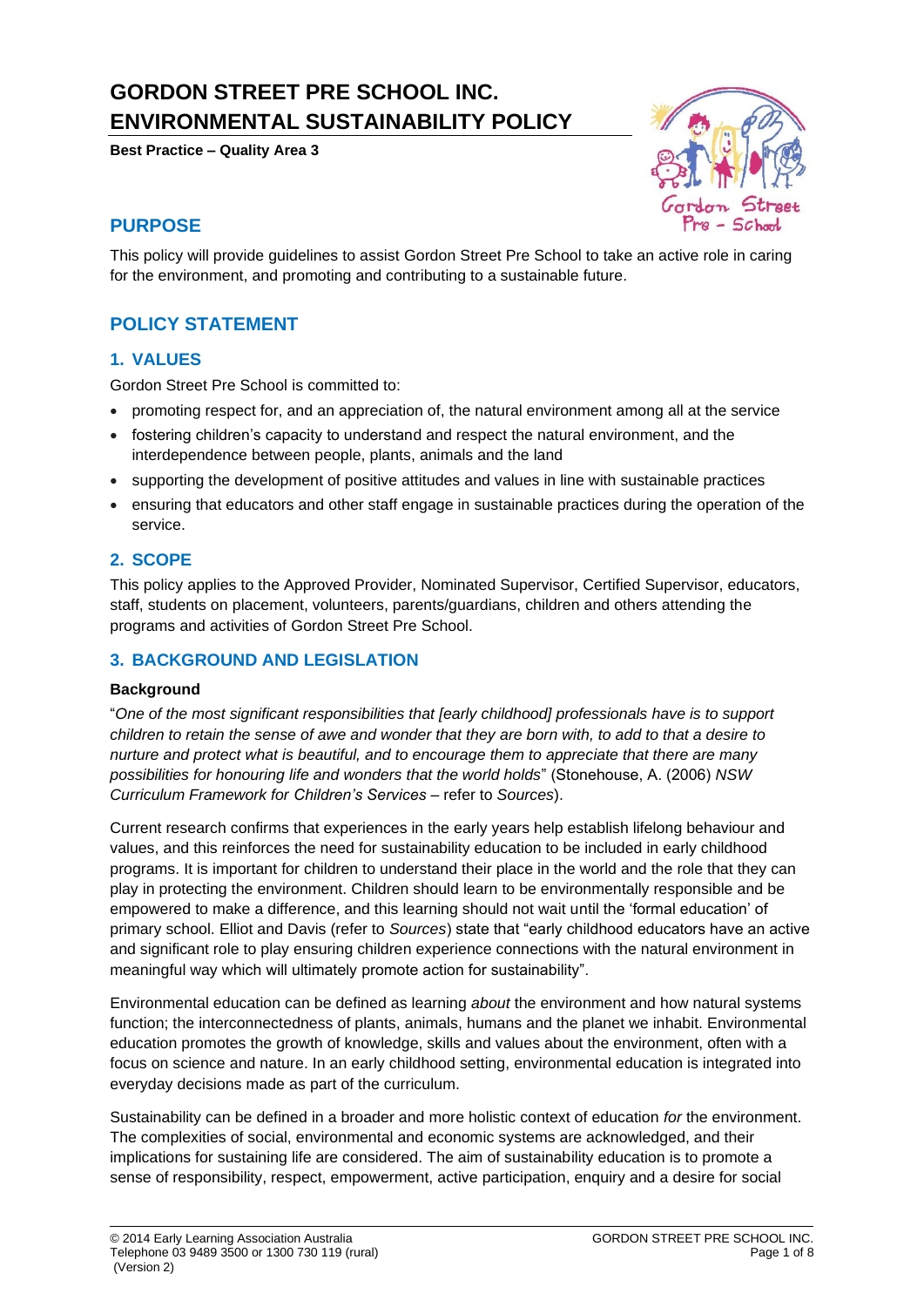change (adapted from ECA Environmental Sustainability Policy). The goal of sustainability education is to empower children and adults to think and act in ways that meet their immediate needs without jeopardising the potential of future generations to meet *their* own needs. Sustainable practice in early childhood settings requires a holistic approach that integrates all aspects of sustainability into service operations.

The *National Quality Standard* (Quality Area 3: Physical Environment) includes a discussion on the service taking an active role in caring for its environment and contributing to a sustainable future. As service providers to the community, education and care services have an opportunity not only to make reductions to waste, water and energy consumption through their operations, but to role-model sustainable living to young children in a world facing climate change, increasing levels of air, land and water pollution, and depleted natural resources.

### **Legislation and standards**

Relevant legislation and standards include but are not limited to:

- *Education and Care Services National Law Act 2010*
- *Education and Care Services National Regulations 2011*
- *National Quality Standard*, Quality Area 3: Physical Environment

The most current amendments to listed legislation can be found at:

- Victorian Legislation Victorian Law Today:<http://www.legislation.vic.gov.au/>
- Commonwealth Legislation ComLaw:<http://www.comlaw.gov.au/>

#### **4. DEFINITIONS**

The terms defined in this section relate specifically to this policy. For commonly used terms e.g. Approved Provider, Nominated Supervisor, Regulatory Authority etc. refer to the *General Definitions* section of this manual.

**Environmental sustainability:** The responsible use and management of the planet's resources to ensure that they remain available and uncompromised for future generations to use and enjoy.

## **5. SOURCES AND RELATED POLICIES**

#### **Sources**

- *Belonging, Being & Becoming – The Early Years Learning Framework for Australia*: <http://education.gov.au/early-years-learning-framework#key%20documents>
- Department of Education, Australian Government (2011) *'Educators' Guide to the Early Years Learning Framework for Australia*: [http://docs.education.gov.au/documents/educators-guide-early](http://docs.education.gov.au/documents/educators-guide-early-years-learning-framework-australia)[years-learning-framework-australia](http://docs.education.gov.au/documents/educators-guide-early-years-learning-framework-australia)
- Environmental Education in Early Childhood (EEEC):<http://www.eeec.org.au/index.php>
- *Guide to the National Quality Standard*, ACECQA: [www.acecqa.gov.au](http://www.acecqa.gov.au/)
- Department of Education, Australian Government, *My Time, Our Place – Framework for School Age Care in Australia*: [https://www.acecqa.gov.au/sites/default/files/2018-](https://www.acecqa.gov.au/sites/default/files/2018-05/my_time_our_place_framework_for_school_age_care_in_australia_0.pdf) [05/my\\_time\\_our\\_place\\_framework\\_for\\_school\\_age\\_care\\_in\\_australia\\_0.pdf](https://www.acecqa.gov.au/sites/default/files/2018-05/my_time_our_place_framework_for_school_age_care_in_australia_0.pdf)
- *Victorian Early Years Learning and Development Framework*: <https://www.education.vic.gov.au/childhood/professionals/learning/Pages/veyldf.aspx>

#### **Service policies**

- *Child Safe Environment Policy*
- *Curriculum Development Policy*
- *Excursions and Service Events Policy*
- *Sun Protection Policy*
- *Supervision of Children Policy*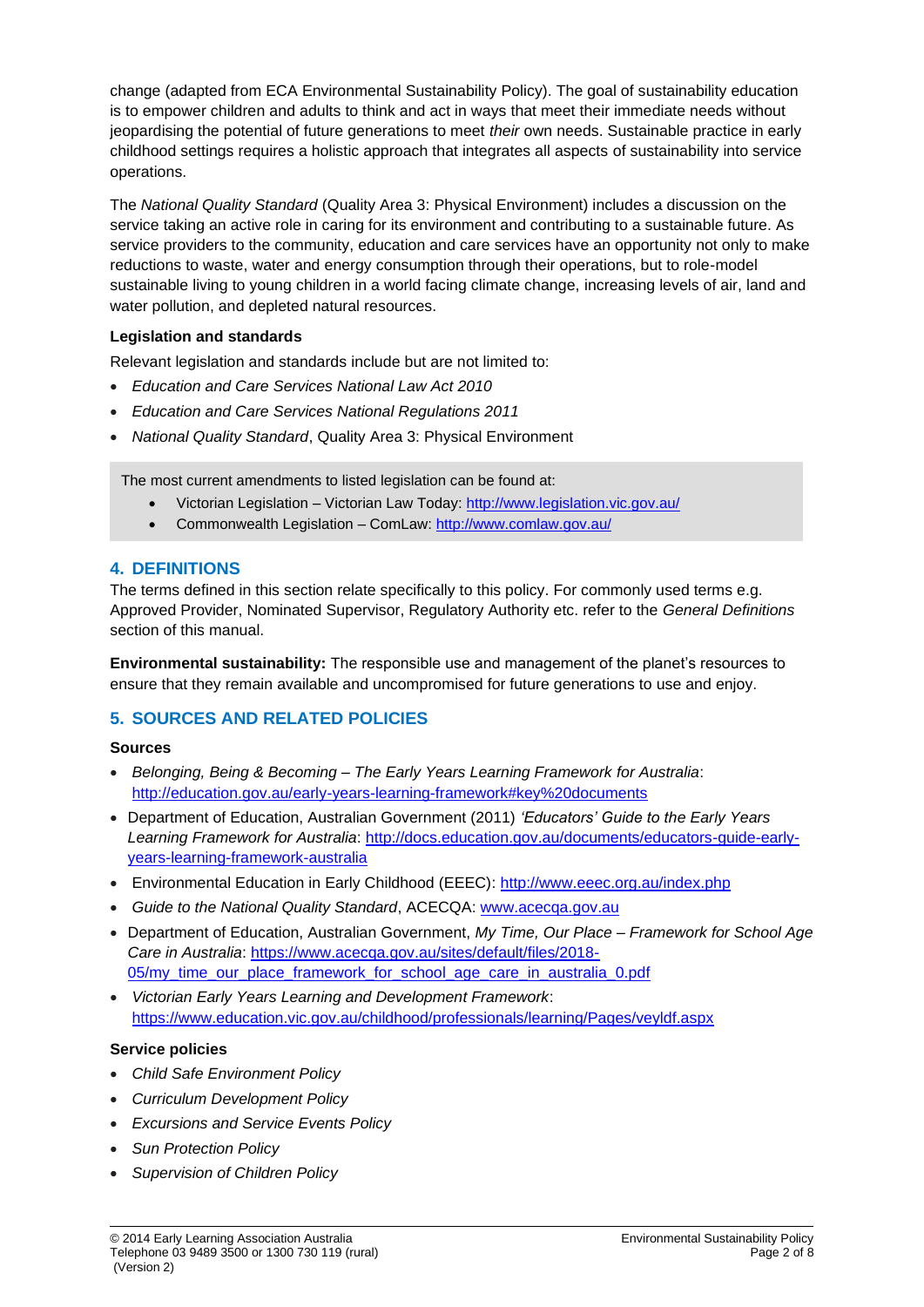• *Water Safety Policy*

## **PROCEDURES**

### **The Approved Provider is responsible for:**

- collaborating with the Nominated Supervisor, educators, staff, parents/guardians, children and others at the service to identify environmental sustainability strategies for implementation (refer to Attachment 1 – Strategies for environmental sustainability)
- allocating the necessary resources to implement the identified environmental sustainability strategies at the service
- ensuring the Nominated Supervisor and all staff are aware of their responsibilities under this *Environmental Sustainability Policy*
- ensuring the identified strategies (refer to Attachment 1 Strategies for environmental sustainability) are implemented at the service
- ensuring parents/guardians are aware of, and have access to, the *Environmental Sustainability Policy.*

## **The Nominated Supervisor is responsible for:**

- collaborating with the Approved Provider, educators, staff, parents/guardians, children and others at the service to identify environmental sustainability strategies for implementation at the service (refer to Attachment 1 – Strategies for environmental sustainability)
- implementing identified strategies for which they have responsibility at the service (refer to Attachment 1 – Strategies for environmental sustainability)
- ensuring environmental education and practices are incorporated into the curriculum (refer to *Curriculum Development Policy*)
- providing families with information about environmentally sustainable practices e.g. through displays, fact sheets and local community resources, and by ensuring that they have access to the *Environmental Sustainability Policy*
- making recommendations to the Approved Provider about green and sustainable options for the service, that reflect the guidelines within this policy
- seeking and applying for grants, where appropriate, to support the implementation of strategies within this policy
- keeping up to date with current research, resources and best practice through newsletters, journals and support agencies such as Environmental Education in Early Childhood (EEEC).

#### **All other Staff are responsible for:**

- collaborating with the Approved Provider, Nominated Supervisor, fellow educators/staff, parents/guardians, children and others at the service to identify environmental sustainability strategies for implementation at the service (refer to Attachment 1 – Strategies for environmental sustainability)
- implementing identified strategies for which they have responsibility at the service (refer to Attachment 1 – Strategies for environmental sustainability)
- engaging in activities that support the service to become more environmentally sustainable (e.g. recycling)
- incorporating environmental education and sustainable practices within the curriculum
- planning opportunities for children to connect with nature and the natural world at the service, including on excursions and at other service events
- incorporating celebrations of environmental awareness into the program e.g. National Tree Day, National Recycling Week, Clean Up Australia Day and Walk to Work Day
- keeping up to date with current research, resources and best practice through newsletters, journals and support agencies such as Environmental Education in Early Childhood (EEEC).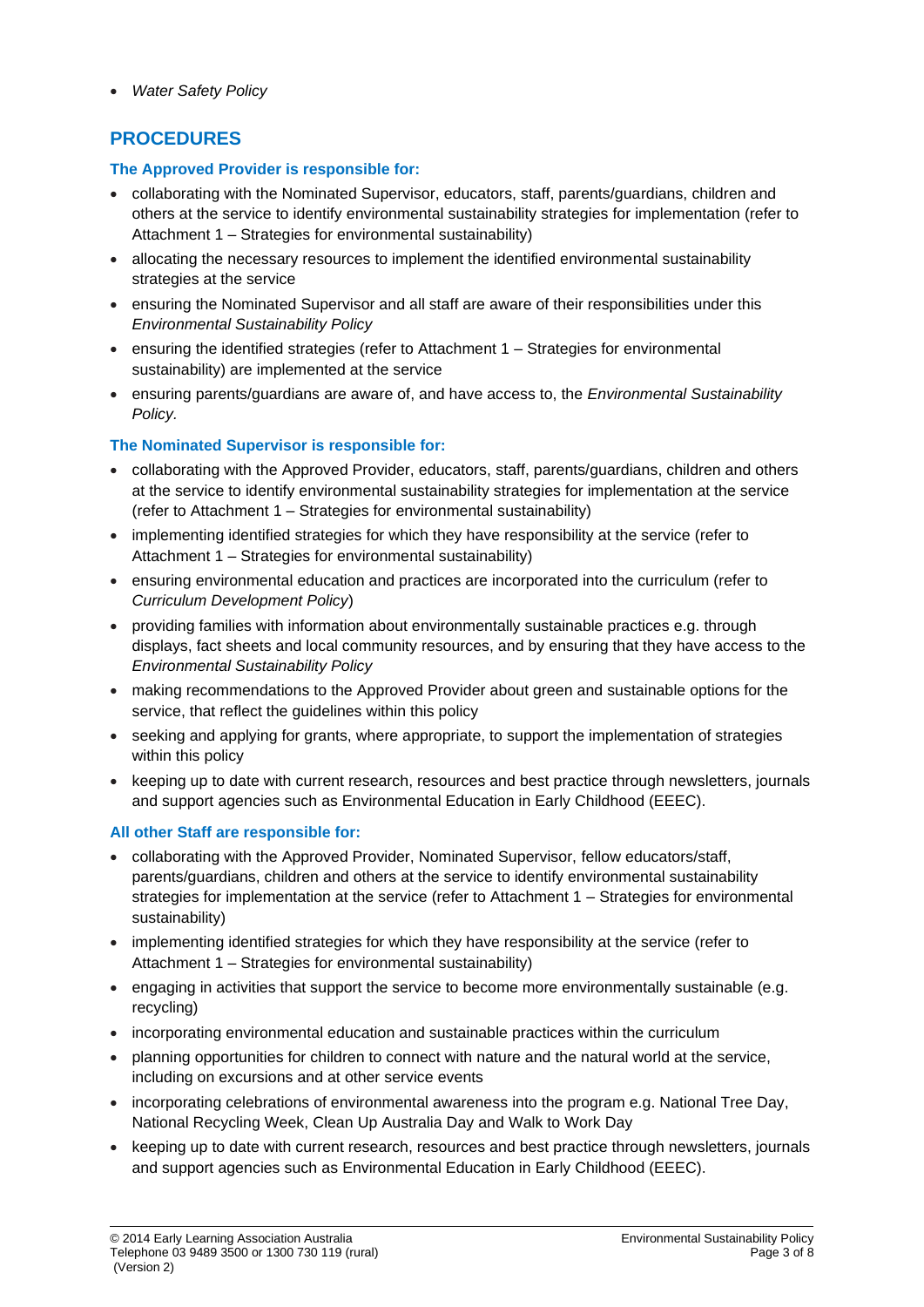#### **Parents/guardians are responsible for:**

- collaborating with the Approved Provider, Nominated Supervisor, educators, staff, children and others at the service to identify environmental sustainability strategies for implementation at the service (refer to Attachment 1 – Strategies for environmental sustainability)
- following the strategies identified and outlined in this *Environmental Sustainability Policy*
- encouraging their children to adopt environmentally sustainable practices at both the service and at home.

**Volunteers and students, while at the service, are responsible for following this policy and its procedures.**

## **EVALUATION**

In order to assess whether the values and purposes of the policy have been achieved, the Approved Provider will:

- regularly seek feedback from everyone affected by the policy regarding its effectiveness
- monitor the implementation, compliance, complaints and incidents in relation to this policy
- keep the policy up to date with current legislation, research, policy and best practice
- revise the policy and procedures as part of the service's policy review cycle, or as required
- notify parents/guardians at least 14 days before making any changes to this policy or its procedures.

## **ATTACHMENTS**

• Attachment 1: Strategies for Environmental Sustainability

## **AUTHORISATION**

This policy was adopted by the Approved Provider of Gordon Street Pre School on 18<sup>th</sup> September 2019.

## REVIEW DATE: **18 TH SEPTEMBER 2021**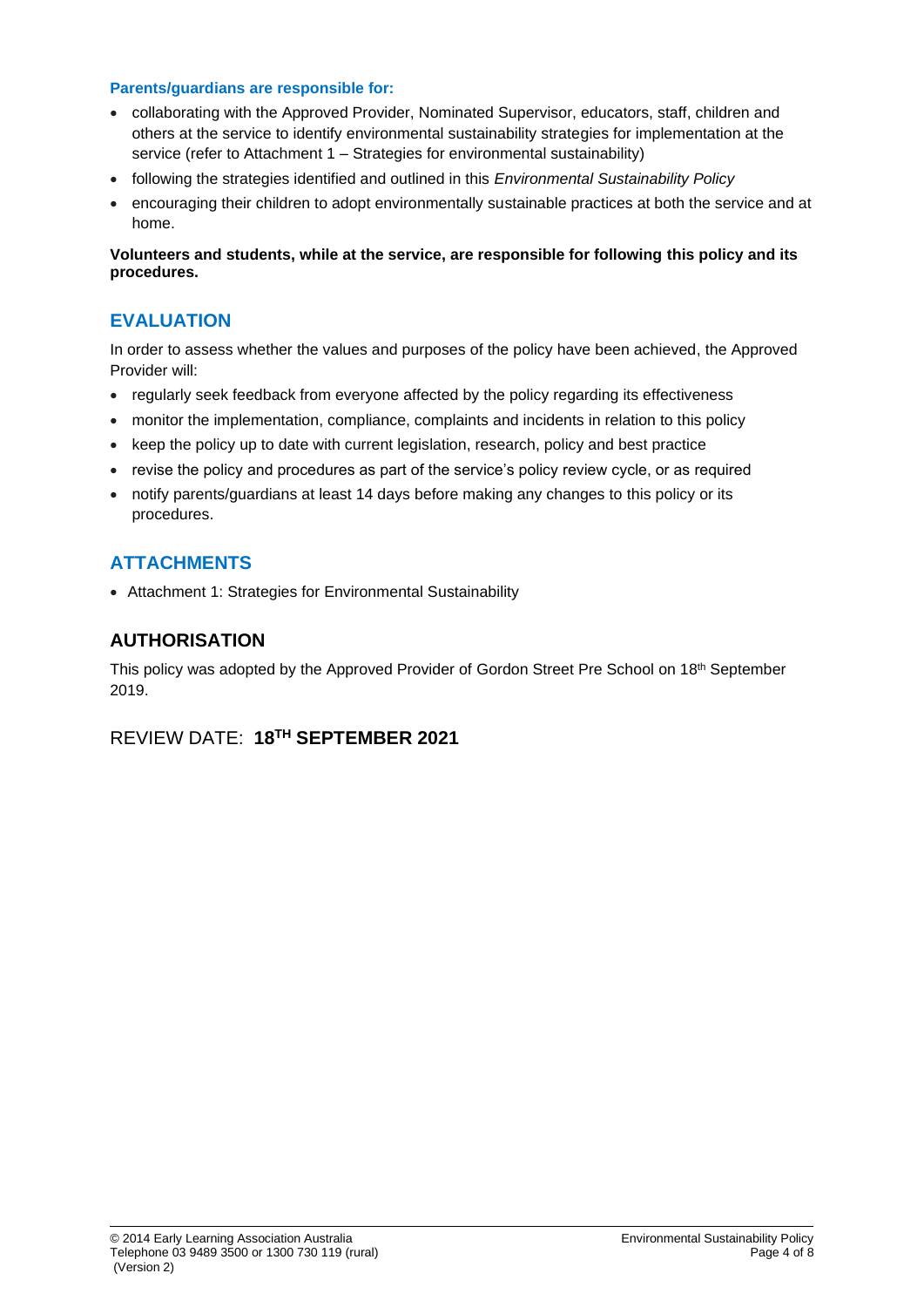## **ATTACHMENT 1 Strategies for Environmental Sustainability**



This checklist can be used to promote discussion and formulate an environmental sustainability policy for the service. Many of these strategies were drawn from Mia Hughes' *Climbing the little green steps: How to promote sustainability within early childhood services in your local area* (refer to *Sources*). Other strategies can be added to the checklist as required – refer to *Sources* as a starting point for further information. Ensure that responsibility for implementation is allocated to each strategy adopted e.g. Approved Provider, Nominated Supervisor, educators, parents/guardians, children etc. Agreed strategies should form the basis of the service's *Environmental Sustainability Policy*.

| <b>Strategy</b>                                                                                                                                                                                                           | <b>Adopt</b><br>(Yes/No) | <b>Responsible for</b><br>implementation (e.g.<br>Nominated Supervisor,<br>educators, etc.) |
|---------------------------------------------------------------------------------------------------------------------------------------------------------------------------------------------------------------------------|--------------------------|---------------------------------------------------------------------------------------------|
| <b>Data Collection</b>                                                                                                                                                                                                    |                          |                                                                                             |
| Collect baseline data from energy and water bills,<br>and monitor waste collection. Use information<br>gathered to set reduction targets and evaluate<br>whether they have been achieved.                                 |                          |                                                                                             |
| <b>Green purchasing</b>                                                                                                                                                                                                   |                          |                                                                                             |
| Purchase local products.                                                                                                                                                                                                  |                          |                                                                                             |
| Purchase recycled products.                                                                                                                                                                                               |                          |                                                                                             |
| Purchase energy and water efficient products.                                                                                                                                                                             |                          |                                                                                             |
| Purchase organic produce.                                                                                                                                                                                                 |                          |                                                                                             |
| Purchase items with minimal packaging.                                                                                                                                                                                    |                          |                                                                                             |
| Purchase chemical-free, green cleaning products.                                                                                                                                                                          |                          |                                                                                             |
| Purchase formaldehyde-free paint.                                                                                                                                                                                         |                          |                                                                                             |
| Waste                                                                                                                                                                                                                     |                          |                                                                                             |
| Minimise waste from one-use, throwaway products<br>(e.g. paper towels, disposable nappies, wet wipes)<br>by changing behaviours and procedures, and using<br>alternative products. The following are some<br>suggestions: |                          |                                                                                             |
| • Recycle paper towel in the Green Waste compost<br>bin (green lid)                                                                                                                                                       |                          |                                                                                             |
| Install a low energy electric hand dryer.                                                                                                                                                                                 |                          |                                                                                             |
| Cut paper towels in half to reduce waste while<br>$\bullet$<br>working towards using cloth towels or installing a<br>low energy electric hand dryer.                                                                      |                          |                                                                                             |
| Replace wet wipes with washable cloths.                                                                                                                                                                                   |                          |                                                                                             |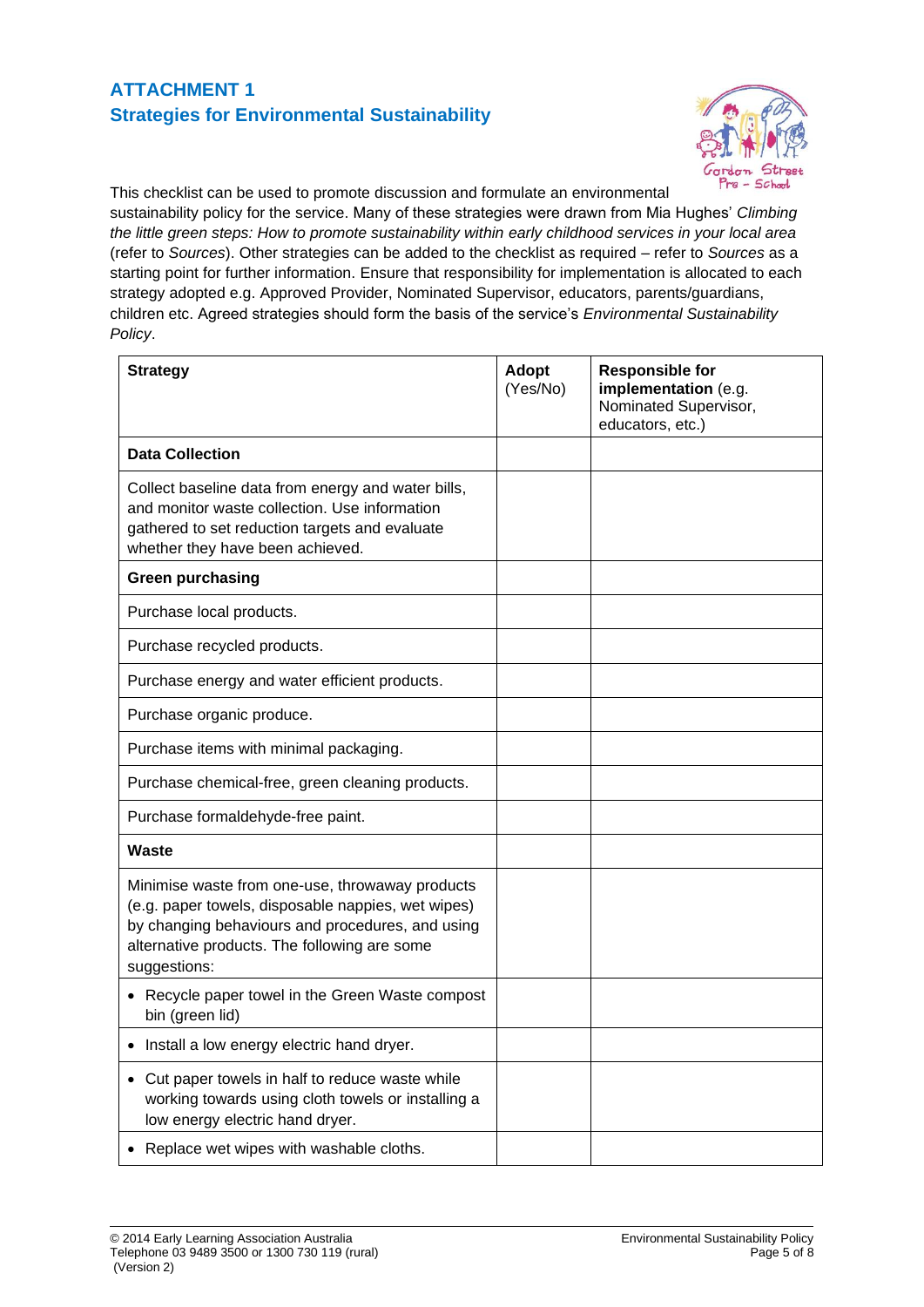| Encourage children to bring a rubbish-free<br>lunch/snack in a reusable container.                                                                                                                                          |  |
|-----------------------------------------------------------------------------------------------------------------------------------------------------------------------------------------------------------------------------|--|
| Adopt green cleaning practices by using safe and<br>sustainable cleaning products and methods.                                                                                                                              |  |
| Recycle plastic waste (codes #1-#7), glass, paper,<br>cardboard, foil and metal.                                                                                                                                            |  |
| Investigate composting of food scraps.                                                                                                                                                                                      |  |
| Explore the waste hierarchy of refuse within the<br>educational program i.e. reduce, reuse, repair and<br>recycle.                                                                                                          |  |
| Promote recycling and reusing items e.g. through<br>SWAP markets for children's clothing, toys and<br>books.                                                                                                                |  |
| <b>Energy</b>                                                                                                                                                                                                               |  |
| Turn off computers and/or screens when not in use.                                                                                                                                                                          |  |
| Turn off computers and electrical equipment before<br>leaving the building.                                                                                                                                                 |  |
| Install and use ceiling fans instead of air<br>conditioning, when appropriate.                                                                                                                                              |  |
| Close doors and windows when heating or air<br>conditioning the building where possible, while<br>maintaining adequate ventilation. Strategies must be<br>developed for indoor-outdoor programs to enable<br>this to occur. |  |
| Turn off fridges that are not in use during extended<br>holiday periods (ensure no food remains and the<br>fridge is cleaned well beforehand).                                                                              |  |
| Turn lights off when not required. Install light<br>sensors where possible.                                                                                                                                                 |  |
| Upgrade old appliances with energy efficient<br>appliances.                                                                                                                                                                 |  |
| Water                                                                                                                                                                                                                       |  |
| Install 5,000-20,000 litre water tanks and consider<br>connecting these to toilets.                                                                                                                                         |  |
| Set limits for water use during play, while<br>acknowledging that water play is important and that<br>children need to use water in order to learn how to<br>conserve it.                                                   |  |
| Ensure that water from troughs and bowls is reused<br>to water the garden.                                                                                                                                                  |  |
| Use grey water (containing low salt/phosphate<br>detergents) to water grass and gardens when<br>children are not in attendance at the service.                                                                              |  |
| Install water saving taps in children's bathrooms.                                                                                                                                                                          |  |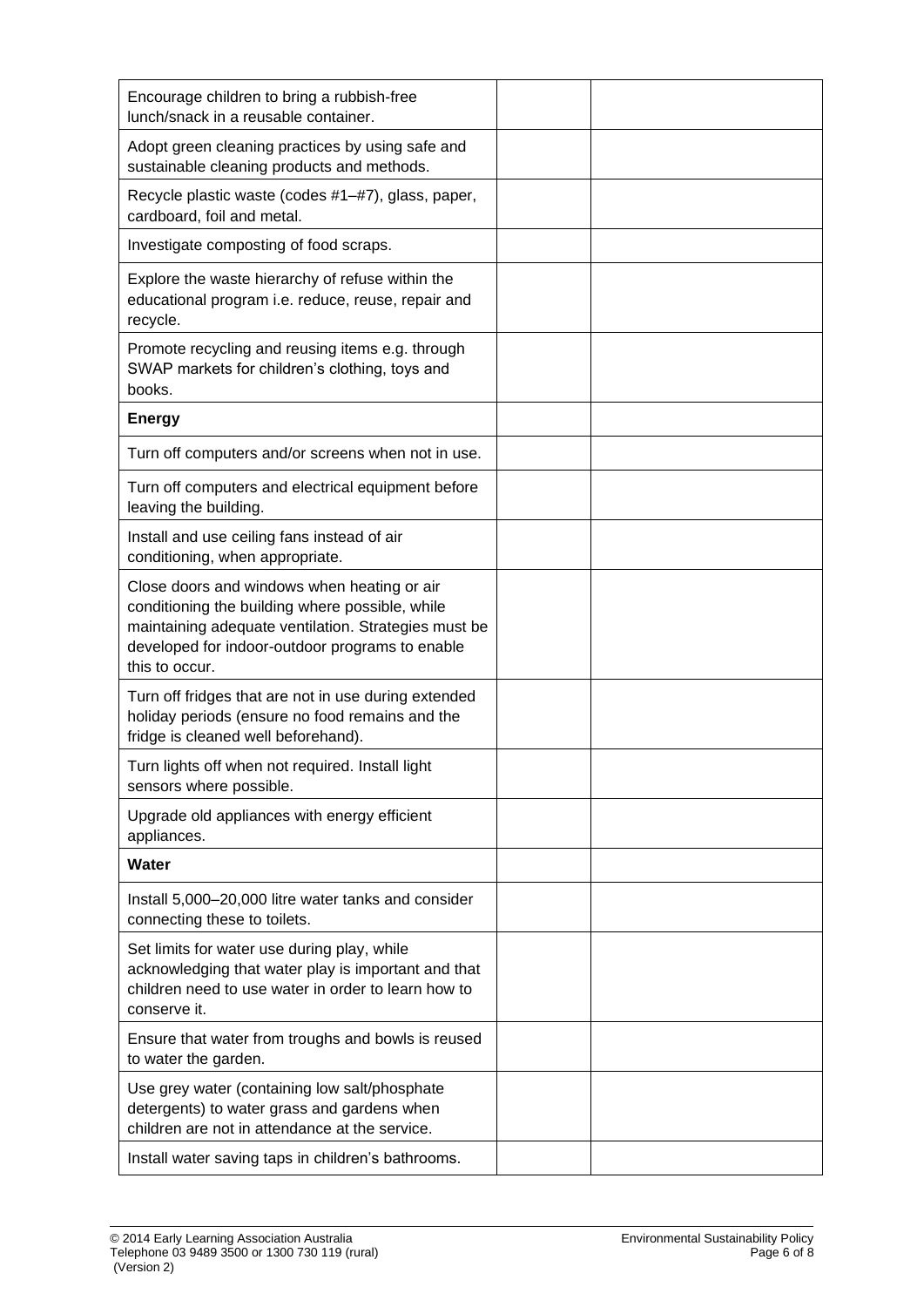| Install dual flush toilets.                                                                                                                                                                                                                                   |  |
|---------------------------------------------------------------------------------------------------------------------------------------------------------------------------------------------------------------------------------------------------------------|--|
| Place buckets or watering cans next to drink<br>stations to collect excess water.                                                                                                                                                                             |  |
| <b>Biodiversity</b>                                                                                                                                                                                                                                           |  |
| Grow food crops in vegetable gardens.                                                                                                                                                                                                                         |  |
| Plant fruit trees.                                                                                                                                                                                                                                            |  |
| Grow a diverse range of plants, and develop<br>children's understanding of how plant diversity<br>encourages animal diversity.                                                                                                                                |  |
| Grow indigenous (native) and water-wise plants.                                                                                                                                                                                                               |  |
| Water plants in the play space using recycled water<br>where possible. Plants are a precious resource for<br>the planet and should be protected and nurtured.                                                                                                 |  |
| <b>Transport</b>                                                                                                                                                                                                                                              |  |
| Encourage staff to walk, cycle or catch public<br>transport to work and on excursions, where<br>possible.                                                                                                                                                     |  |
| Create prominent, effective spaces for the storage<br>of bikes and prams to promote riding and walking to<br>staff and families.                                                                                                                              |  |
| <b>Curriculum</b>                                                                                                                                                                                                                                             |  |
| Role-model sustainable practices and behaviours.<br>Actions such as reusing water from a sink and<br>switching off lights when not in use can have a large<br>impact on young children, who are at a formative<br>stage with respect to skills and attitudes. |  |
| Aim to counteract the 'throwaway' mentality that<br>children experience every day in relation to waste.                                                                                                                                                       |  |
| Take every opportunity to talk with young children<br>about sustainable practices, and encourage older<br>children to take part in these practices.                                                                                                           |  |
| Assign roles such as water, waste and energy<br>monitors to children within the service (consider<br>providing them with badges and charts appropriate<br>to their role). Children are often vigilant at<br>monitoring the behaviour of their peers.          |  |
| The curriculum offers many opportunities to explore<br>sustainable issues and practices. The following are<br>some suggestions:                                                                                                                               |  |
| • Create an 'earth hour' each day where no<br>lights/minimal lighting is used e.g. during rest,<br>relaxation or sleep times.                                                                                                                                 |  |
| • Use a range of pictures, books and stories that<br>address environmental sustainability issues.                                                                                                                                                             |  |